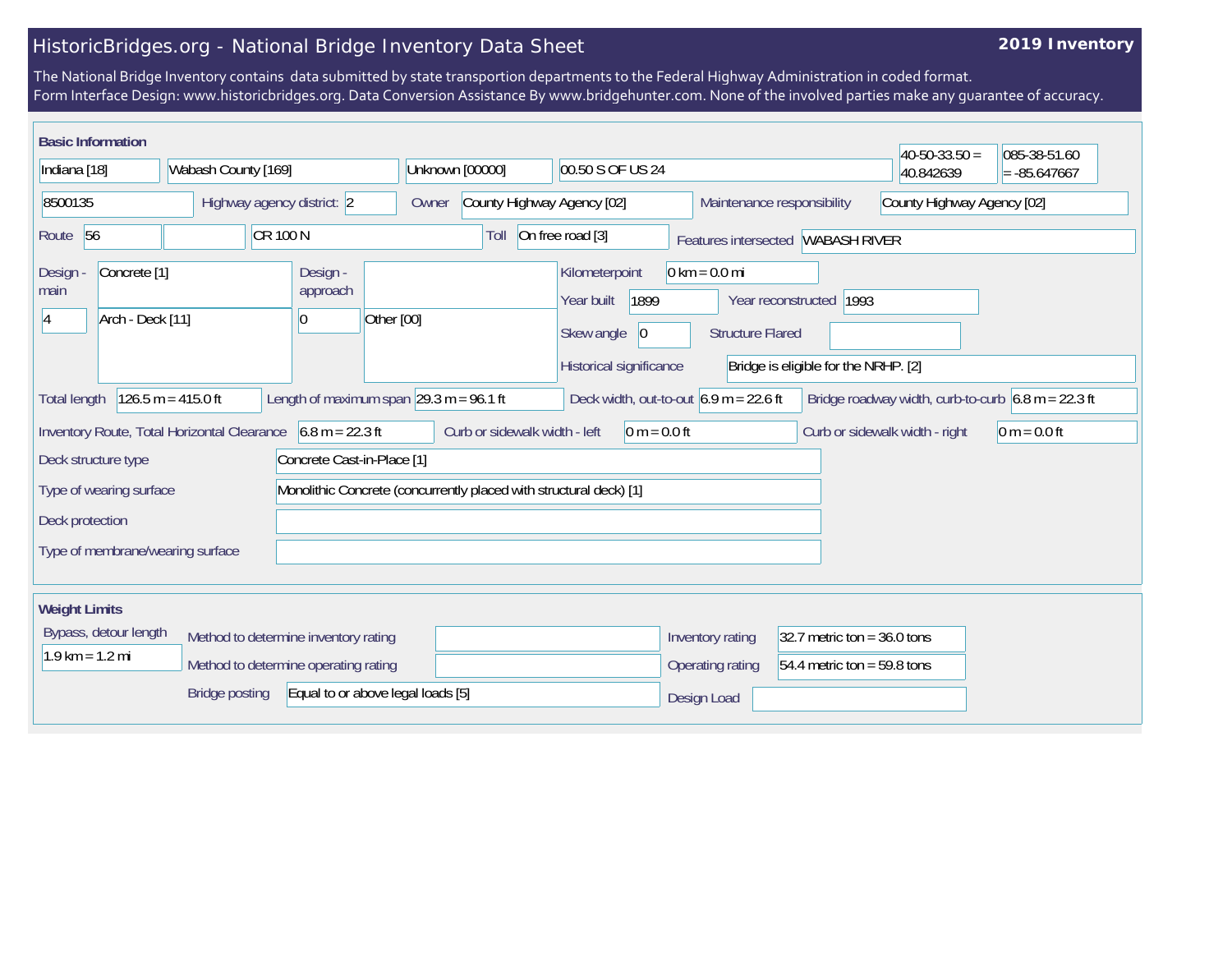| <b>Functional Details</b>                                                                                                             |                                                                      |                                                       |  |  |  |  |  |  |  |
|---------------------------------------------------------------------------------------------------------------------------------------|----------------------------------------------------------------------|-------------------------------------------------------|--|--|--|--|--|--|--|
| Average daily truck traffi 5<br><b>Average Daily Traffic</b><br>220                                                                   | Year 2014<br>Future average daily traffic<br>%                       | 2034<br>330<br>Year                                   |  |  |  |  |  |  |  |
| Road classification<br>Local (Rural) [09]                                                                                             | Lanes on structure 2                                                 | $6.7 m = 22.0 ft$<br>Approach roadway width           |  |  |  |  |  |  |  |
| Type of service on bridge Highway [1]                                                                                                 | Direction of traffic 2 - way traffic [2]                             | Bridge median                                         |  |  |  |  |  |  |  |
| No parallel structure exists. [N]<br>Parallel structure designation                                                                   |                                                                      |                                                       |  |  |  |  |  |  |  |
| Type of service under bridge<br>Waterway [5]                                                                                          | Navigation control<br>Lanes under structure<br>$ 0\rangle$           |                                                       |  |  |  |  |  |  |  |
| $0 = N/A$<br>Navigation vertical clearanc                                                                                             | Navigation horizontal clearance $ 29.3 \text{ m} = 96.1 \text{ ft} $ |                                                       |  |  |  |  |  |  |  |
| Minimum navigation vertical clearance, vertical lift bridge                                                                           | Minimum vertical clearance over bridge roadway                       | $99.99 m = 328.1 ft$                                  |  |  |  |  |  |  |  |
| Minimum lateral underclearance reference feature Feature not a highway or railroad [N]                                                |                                                                      |                                                       |  |  |  |  |  |  |  |
| Minimum lateral underclearance on right $0 = N/A$                                                                                     | Minimum lateral underclearance on left $0 = N/A$                     |                                                       |  |  |  |  |  |  |  |
| Minimum vertical underclearance reference feature Feature not a highway or railroad [N]<br>Minimum Vertical Underclearance $ 0 = N/A$ |                                                                      |                                                       |  |  |  |  |  |  |  |
| Appraisal ratings - underclearances N/A [N]                                                                                           |                                                                      |                                                       |  |  |  |  |  |  |  |
|                                                                                                                                       |                                                                      |                                                       |  |  |  |  |  |  |  |
| <b>Repair and Replacement Plans</b>                                                                                                   |                                                                      |                                                       |  |  |  |  |  |  |  |
| Type of work to be performed                                                                                                          | Work done by                                                         |                                                       |  |  |  |  |  |  |  |
|                                                                                                                                       | Bridge improvement cost<br> 0 <br>Roadway improvement cost           | $ 0\rangle$                                           |  |  |  |  |  |  |  |
|                                                                                                                                       | $0 m = 0.0 ft$<br>Length of structure improvement                    | Total project cost<br>$\overline{0}$                  |  |  |  |  |  |  |  |
|                                                                                                                                       | Year of improvement cost estimate                                    |                                                       |  |  |  |  |  |  |  |
|                                                                                                                                       | Border bridge - state                                                | Border bridge - percent responsibility of other state |  |  |  |  |  |  |  |
|                                                                                                                                       | Border bridge - structure number                                     |                                                       |  |  |  |  |  |  |  |